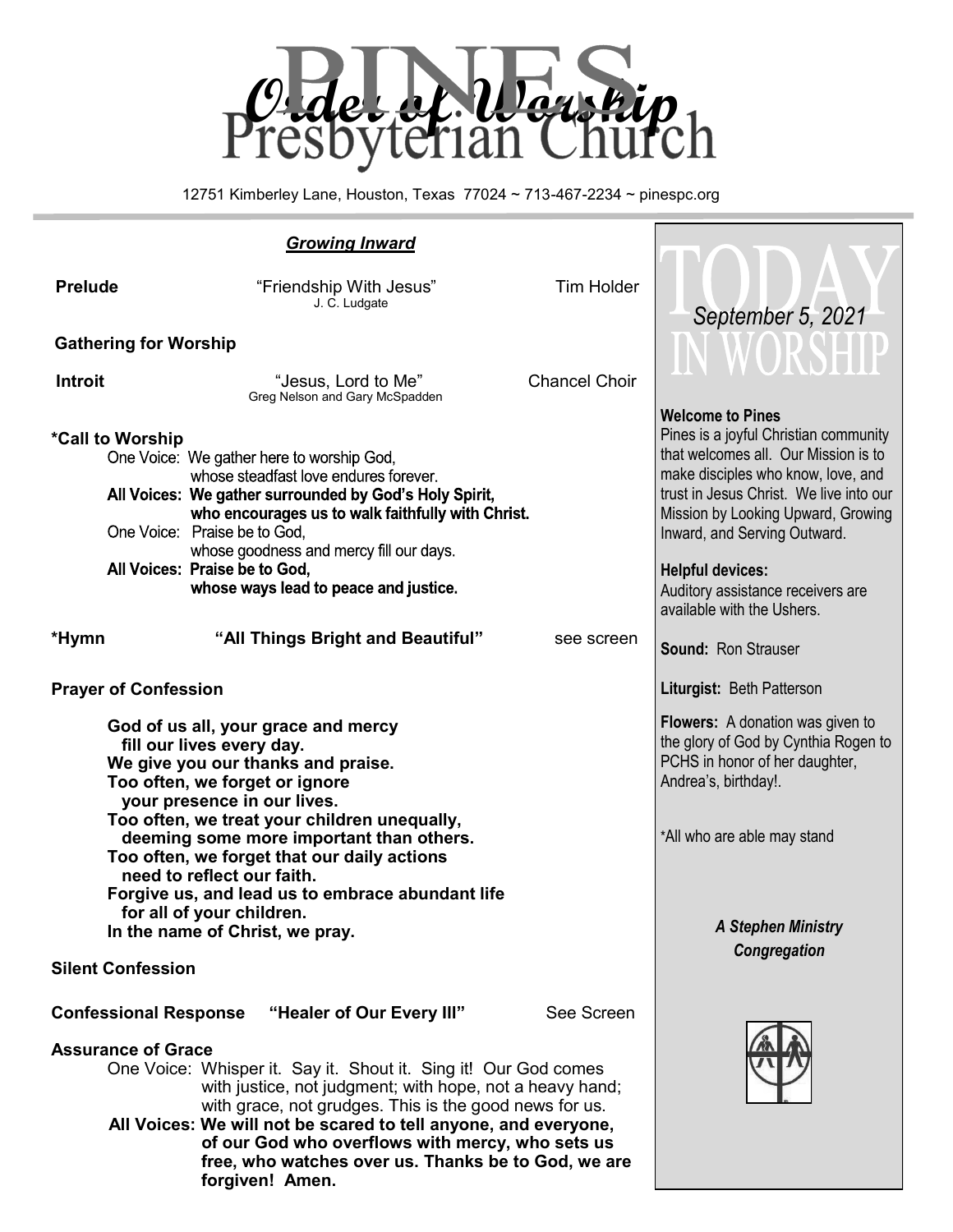| <b>Children's Message</b>                                                                                                                                                                                        |                                                                                                                                                                                                                                                                                                                                                                                                                                                                                                                                                                                                                                                                                                                                                                                                                                                                                | <b>Pray for the People of Pines</b>                                                                                                                                                                                                                                                                                                                                                    |                                                                                                           |                                                                   |  |
|------------------------------------------------------------------------------------------------------------------------------------------------------------------------------------------------------------------|--------------------------------------------------------------------------------------------------------------------------------------------------------------------------------------------------------------------------------------------------------------------------------------------------------------------------------------------------------------------------------------------------------------------------------------------------------------------------------------------------------------------------------------------------------------------------------------------------------------------------------------------------------------------------------------------------------------------------------------------------------------------------------------------------------------------------------------------------------------------------------|----------------------------------------------------------------------------------------------------------------------------------------------------------------------------------------------------------------------------------------------------------------------------------------------------------------------------------------------------------------------------------------|-----------------------------------------------------------------------------------------------------------|-------------------------------------------------------------------|--|
| Jesus loves me this I know, for the bible tells me so.<br>Little ones to him belong, they are weak, but he is strong.<br>Yes, Jesus loves me, yes Jesus loves me.<br>Yes, Jesus loves me, the bible tells me so. |                                                                                                                                                                                                                                                                                                                                                                                                                                                                                                                                                                                                                                                                                                                                                                                                                                                                                |                                                                                                                                                                                                                                                                                                                                                                                        | Norma Bender<br>Jean Breitenwischer<br><b>Barbara Caffall</b><br>Virginia Smith                           | Liz Buelow<br>Karen MacAllister<br>Nancy Watler<br>Morriss Partee |  |
|                                                                                                                                                                                                                  | <b>Looking Upward</b>                                                                                                                                                                                                                                                                                                                                                                                                                                                                                                                                                                                                                                                                                                                                                                                                                                                          |                                                                                                                                                                                                                                                                                                                                                                                        | Carolyn Craig<br>Darlene Wendt<br>Bob Symon<br>Barbara Youngflesh                                         |                                                                   |  |
| <b>First Reading</b>                                                                                                                                                                                             |                                                                                                                                                                                                                                                                                                                                                                                                                                                                                                                                                                                                                                                                                                                                                                                                                                                                                | James 2:1-10,14-17                                                                                                                                                                                                                                                                                                                                                                     | Eloise Moody                                                                                              | Larry Greenlee                                                    |  |
| Anthem                                                                                                                                                                                                           | "God of Great and God of Small"<br>Natalie Sleeth                                                                                                                                                                                                                                                                                                                                                                                                                                                                                                                                                                                                                                                                                                                                                                                                                              | <b>Chancel Choir</b>                                                                                                                                                                                                                                                                                                                                                                   |                                                                                                           |                                                                   |  |
| <b>Second Reading</b>                                                                                                                                                                                            |                                                                                                                                                                                                                                                                                                                                                                                                                                                                                                                                                                                                                                                                                                                                                                                                                                                                                | Mark 7:24-37                                                                                                                                                                                                                                                                                                                                                                           |                                                                                                           |                                                                   |  |
| <b>Sermon</b>                                                                                                                                                                                                    | "Playing Favorites"                                                                                                                                                                                                                                                                                                                                                                                                                                                                                                                                                                                                                                                                                                                                                                                                                                                            | Rev. Andy Gans                                                                                                                                                                                                                                                                                                                                                                         | <b>Pray for Friends in Mission</b><br>Joy Kreider                                                         |                                                                   |  |
| *Hymn                                                                                                                                                                                                            | "In Christ There Is No East or West"                                                                                                                                                                                                                                                                                                                                                                                                                                                                                                                                                                                                                                                                                                                                                                                                                                           | See Screen                                                                                                                                                                                                                                                                                                                                                                             | Ken and Judy McDyer                                                                                       |                                                                   |  |
|                                                                                                                                                                                                                  | <b>Serving Outward</b><br>*Saying What We Believe (Apostles Creed)                                                                                                                                                                                                                                                                                                                                                                                                                                                                                                                                                                                                                                                                                                                                                                                                             |                                                                                                                                                                                                                                                                                                                                                                                        | <b>Pray for Pines Members</b><br>in the Military<br>Olivia Williams (Army)<br>Noah Youngflesh (Air Force) |                                                                   |  |
| *Gloria Patri                                                                                                                                                                                                    | I believe in God, the Father almighty, Maker of heaven and earth,<br>and in Jesus Christ his only Son, our Lord; who was conceived by<br>the Holy Ghost, born of the Virgin Mary, suffered under<br>Pontius Pilate, was crucified, dead, and buried;<br>he descended into hell; the third day he rose again from the dead;<br>he ascended into heaven, and sitteth on the right hand of God the<br>Father Almighty; from thence he shall come to judge the quick and<br>the dead. I believe in the Holy Ghost;<br>the holy catholic church;<br>the communion of saints;<br>the forgiveness of sins;<br>the resurrection of the body;<br>and the life everlasting. Amen.<br>Glory be to the Father, and to the Son, and to the Holy Ghost;<br>As it was in the beginning, is now and ever shall be, world without end.<br>Amen. Amen.<br><b>Communion and The Lord's Prayer</b> | The Lord's Prayer<br>Our Father, who art in heaven,<br>hallowed be thy name. Thy<br>kingdom come, thy will be done, on<br>earth as it is in heaven. Give us this<br>day our daily bread; and forgive us<br>our debts, as we forgive our<br>debtors; and lead us not into<br>temptation, but deliver us from evil.<br>For thine is the kingdom and the<br>power and the glory, forever. |                                                                                                           |                                                                   |  |
| *Hymn                                                                                                                                                                                                            | "We Are One in the Spirit"                                                                                                                                                                                                                                                                                                                                                                                                                                                                                                                                                                                                                                                                                                                                                                                                                                                     | See Screen                                                                                                                                                                                                                                                                                                                                                                             | Amen.                                                                                                     |                                                                   |  |
| *Charge and Benediction                                                                                                                                                                                          |                                                                                                                                                                                                                                                                                                                                                                                                                                                                                                                                                                                                                                                                                                                                                                                                                                                                                |                                                                                                                                                                                                                                                                                                                                                                                        |                                                                                                           |                                                                   |  |
|                                                                                                                                                                                                                  | *Benediction Response "Go Ye Believers into the World"                                                                                                                                                                                                                                                                                                                                                                                                                                                                                                                                                                                                                                                                                                                                                                                                                         | See Screen                                                                                                                                                                                                                                                                                                                                                                             |                                                                                                           |                                                                   |  |
| *Sending Out The Light of Christ                                                                                                                                                                                 |                                                                                                                                                                                                                                                                                                                                                                                                                                                                                                                                                                                                                                                                                                                                                                                                                                                                                |                                                                                                                                                                                                                                                                                                                                                                                        |                                                                                                           |                                                                   |  |
| *Postlude                                                                                                                                                                                                        | "Standing on the Promises"                                                                                                                                                                                                                                                                                                                                                                                                                                                                                                                                                                                                                                                                                                                                                                                                                                                     | <b>Tim Holder</b>                                                                                                                                                                                                                                                                                                                                                                      |                                                                                                           |                                                                   |  |

Russel Kelso Carter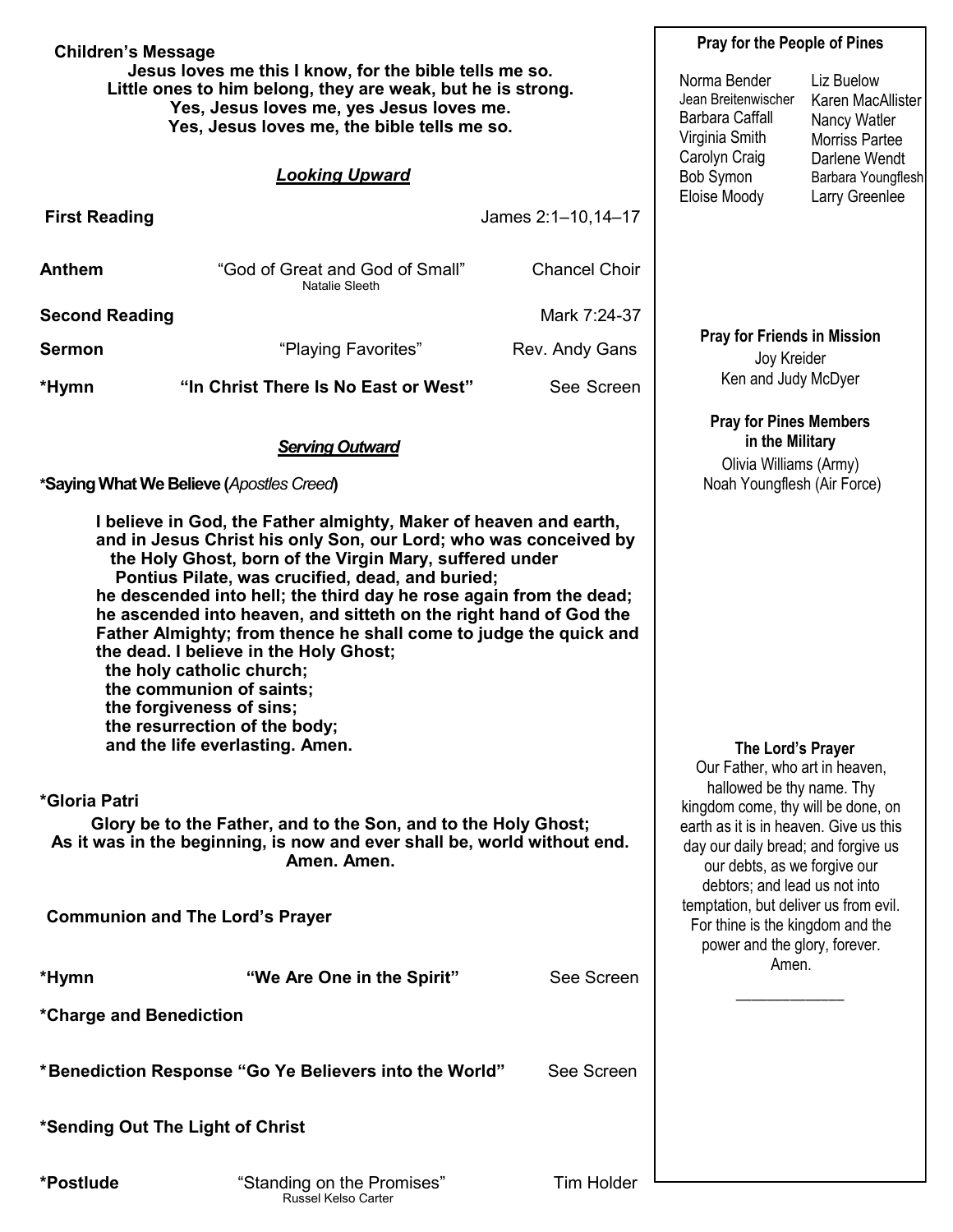|           |                                                   |                |                                                         | <b>SERMON NOTES</b>                                               |
|-----------|---------------------------------------------------|----------------|---------------------------------------------------------|-------------------------------------------------------------------|
|           | <b>Calendar for the Week of September 5, 2021</b> |                |                                                         |                                                                   |
| Today     | p.m.                                              | 5:00           | Incarnation Worship Service - Gym                       |                                                                   |
|           |                                                   |                | Mosaic Crafts for the children - W12                    |                                                                   |
| Monday    | p.m.                                              | 4:00           | This Week at Pines articles due                         |                                                                   |
|           |                                                   | 6:00           | Property Committee Meeting - C3                         |                                                                   |
|           |                                                   | 7:30           | ALANON Group - Fellowship Hall                          |                                                                   |
| Tuesday   | a.m.                                              | 7:00           | Men's Bible Study - by Zoom                             |                                                                   |
|           | P.m.                                              | 6:30           | Missions Committee Meeting - Fellowship Hall            |                                                                   |
| Wednesday | a.m.                                              | 9:00           | <b>Bulletin Articles Due</b>                            |                                                                   |
|           | p.m.                                              | 1:00           | Weekly Prayer Team - by Zoom                            |                                                                   |
|           |                                                   | 5:45           | Pines Pealers (Bell Practice) - C12                     |                                                                   |
|           |                                                   | 7:00           | Choir Rehearsal - Choir Room                            |                                                                   |
|           |                                                   | 7:00           | Incarnation practice - Sanctuary                        |                                                                   |
|           |                                                   | 8:00           | Westside AA - Fellowship Hall                           |                                                                   |
| Thursday  | p.m.                                              | 1:00           | Lectionary Bible study - by Zoom                        |                                                                   |
|           |                                                   | 8:00           | AA - C3                                                 |                                                                   |
| Friday    | a.m.                                              | 5:00           | <b>BSF</b> - Fellowship Hall                            | Instagram.com/pineshouston                                        |
|           |                                                   | 6:30           | <b>TAAP</b>                                             | Get the latest announcements and<br>reminders right before events |
| Saturday  | p.m.                                              | 6:00           | AA - C3                                                 | happen. Find us here:                                             |
|           |                                                   | 6:30           | Mosaic Youth - Fellowship Hall                          | https://twitter.com/HoustonPines.                                 |
|           |                                                   |                |                                                         | <b>Find us on Facebook</b><br>www.facebook.comPinesPresbyterian   |
| Sunday    | a.m.                                              | 9:00           | Nursery open                                            | Church-1425251917704955/                                          |
|           |                                                   | 9:15           | Adult Sunday School - Fellowship Hall                   | The newsletter is available<br>in the Narthex for those unable to |
|           |                                                   | 10:00          | Choir Rehearsal - Choir Room                            |                                                                   |
|           |                                                   | 10:15<br>10:45 | Coffee - Fellowship Hall<br>Worship Service - Sanctuary | access it online.                                                 |
|           | p.m.                                              | 5:00           | Incarnation Worship Service - Gym                       |                                                                   |
|           |                                                   |                | Mosaic Crafts for the children - W12                    |                                                                   |

**Note: The church office will be closed on Monday, September 6th for Labor Day.**